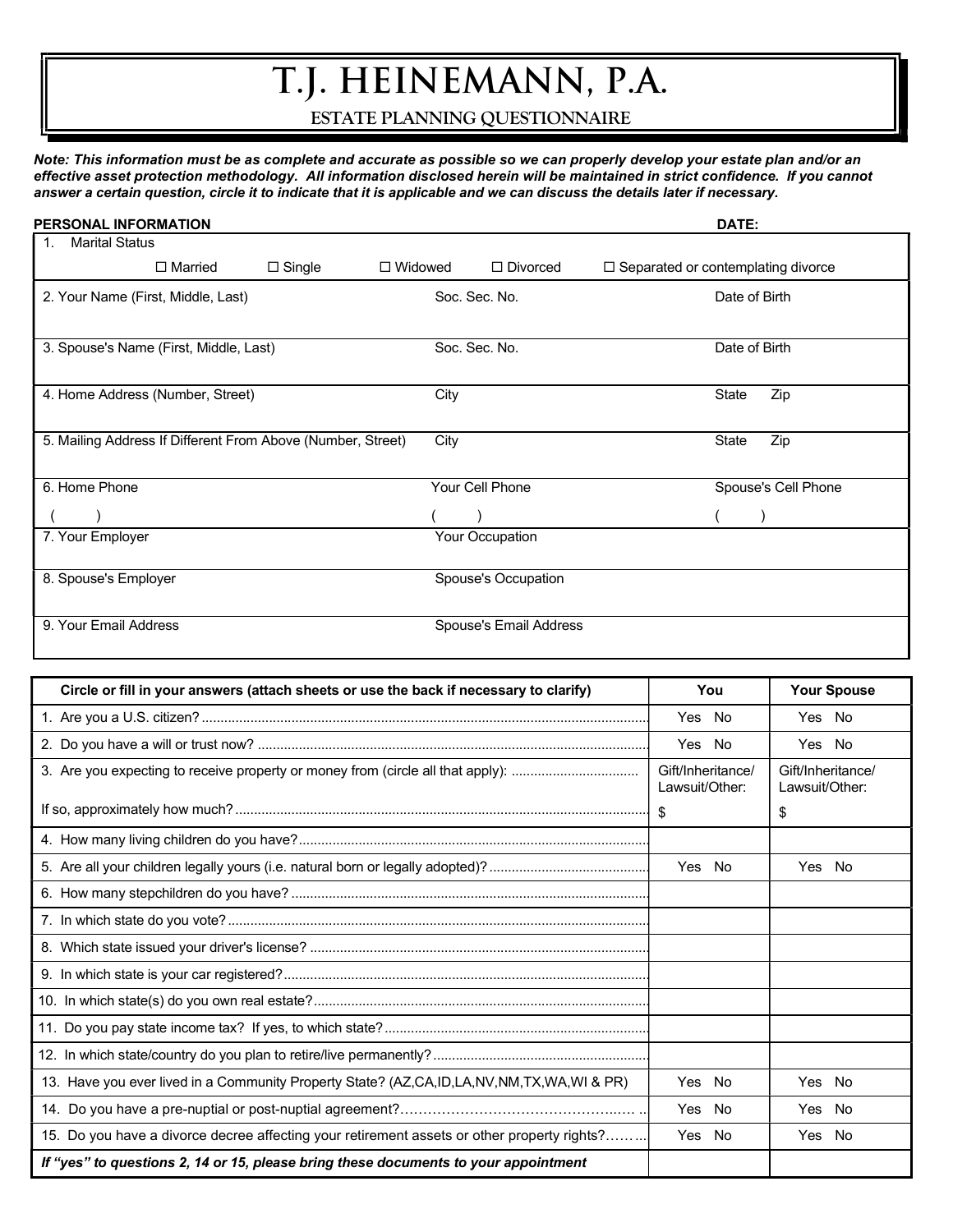Your Children/Grandchildren – List the information for your children and indicate how many grandchildren you have from each child.

| Name | Telephone | Age (Date of Birth) | Child of this<br>Marriage? | Married?<br>Y or N | Number of<br>Grandchildren |
|------|-----------|---------------------|----------------------------|--------------------|----------------------------|
|      |           |                     |                            |                    |                            |
|      |           |                     |                            |                    |                            |
|      |           |                     |                            |                    |                            |
|      |           |                     |                            |                    |                            |
|      |           |                     |                            |                    |                            |

# FINANCIAL INFORMATION (attach additional sheets or use the back if necessary – approximate values are fine for now)

1. Do you own a home or any other real estate? Indicate which is your residence/homestead with "RES".

| Description and Location | Titled in whose name?<br>(Indicate if Jointly Owned) | Purchase<br>Price | Market<br>Value | Mortgage<br>Amount | Market Value<br>Mortgage<br>Equity |
|--------------------------|------------------------------------------------------|-------------------|-----------------|--------------------|------------------------------------|
|                          |                                                      |                   |                 |                    |                                    |
|                          |                                                      |                   |                 |                    |                                    |
|                          |                                                      |                   |                 |                    |                                    |
|                          |                                                      |                   |                 |                    |                                    |

Total Net Value

# 2. Do you own any other titled property such as a car, boat, airplane etc.?

| Description | Titled in whose name?<br>(Indicate if Jointly Owned) | Market<br>Value | Less<br>Mortgage       | Equity |
|-------------|------------------------------------------------------|-----------------|------------------------|--------|
|             |                                                      |                 |                        |        |
|             |                                                      |                 |                        |        |
|             |                                                      |                 |                        |        |
|             |                                                      |                 |                        |        |
|             |                                                      |                 |                        |        |
|             |                                                      |                 | <b>Total Net Value</b> |        |

| 3. | Do you have any checking accounts? |                                                                            |                    |
|----|------------------------------------|----------------------------------------------------------------------------|--------------------|
|    | Name of Bank                       | Titled in whose name?<br>(Indicate if Joint and/or Beneficiary Designated) | Approx.<br>Balance |
|    |                                    |                                                                            |                    |
|    |                                    |                                                                            |                    |
|    |                                    |                                                                            |                    |
|    |                                    |                                                                            |                    |
|    |                                    | <b>Total Value</b>                                                         |                    |

# 4. Do you have any other interest bearing accounts (savings, money market) and/or CD's?

| Name of Bank | Titled in whose name?<br>(Indicate if Joint and/or Beneficiary Designated) | Approx.<br>Balance |
|--------------|----------------------------------------------------------------------------|--------------------|
|              |                                                                            |                    |
|              |                                                                            |                    |
|              |                                                                            |                    |
|              |                                                                            |                    |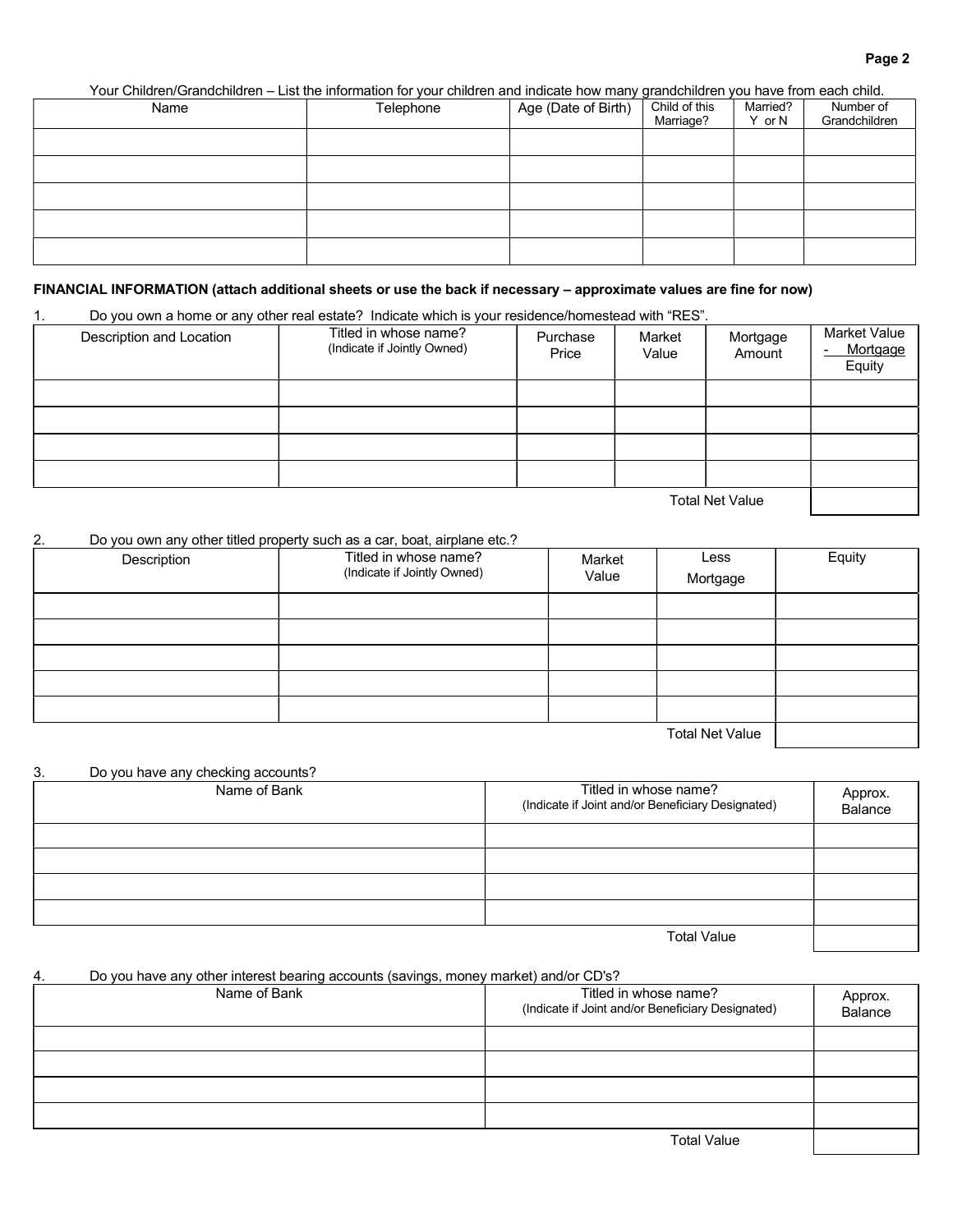#### Page 3

# 5. Do you own any stocks, bonds or mutual funds (including interests in closely-held companies i.e. S-Corps, LLCs or partnerships)?

| Number<br>Shares | Name of Security or Institution | Titled in whose name?<br>(Indicate if Joint and/or Beneficiary Designated) | Purchase Price     | <b>Current Value</b> |
|------------------|---------------------------------|----------------------------------------------------------------------------|--------------------|----------------------|
|                  |                                 |                                                                            |                    |                      |
|                  |                                 |                                                                            |                    |                      |
|                  |                                 |                                                                            |                    |                      |
|                  |                                 |                                                                            |                    |                      |
|                  |                                 |                                                                            |                    |                      |
|                  |                                 |                                                                            | <b>Total Value</b> |                      |

# 6. Do you have any IRAs, pension plans or profit sharing plans?

| Description/Location | Designated Beneficiaries and Alternates | Current<br>Value |
|----------------------|-----------------------------------------|------------------|
|                      |                                         |                  |
|                      |                                         |                  |
|                      |                                         |                  |
|                      |                                         |                  |
|                      | <b>Total Value</b>                      |                  |

#### 7. Do you have any life insurance policies and/or annuities?

|                 |         |              |                                        |                                  | Death Benefit |
|-----------------|---------|--------------|----------------------------------------|----------------------------------|---------------|
| Name of Company | Insured | Policy Owner | 1 <sup>st</sup> Designated Beneficiary | 2 <sup>nd</sup> Designated Bene. |               |
|                 |         |              |                                        |                                  |               |
|                 |         |              |                                        |                                  |               |
|                 |         |              |                                        |                                  |               |
|                 |         |              |                                        |                                  |               |
|                 |         |              |                                        |                                  |               |
|                 |         |              |                                        | <b>Total Value</b>               |               |

| 8. | Does anyone owe you money? |                  |
|----|----------------------------|------------------|
|    | Description                | Approx.<br>Value |
|    |                            |                  |
|    |                            |                  |
|    |                            |                  |
|    | <b>Total Net Value</b>     |                  |

#### 9. Do you have any special items of value such as coin collections, antiques, jewelry, etc.?

| Description            | Approx.<br>Value |
|------------------------|------------------|
|                        |                  |
|                        |                  |
|                        |                  |
|                        |                  |
| <b>Total Net Value</b> |                  |

10. What is the approximate total value of all your remaining personal property--whatever you own that has not been included above? (clothes, furniture, etc.) Just estimate .................................................................................................................\$ \_\_\_\_\_\_\_\_\_\_\_\_\_\_\_\_\_\_\_\_\_\_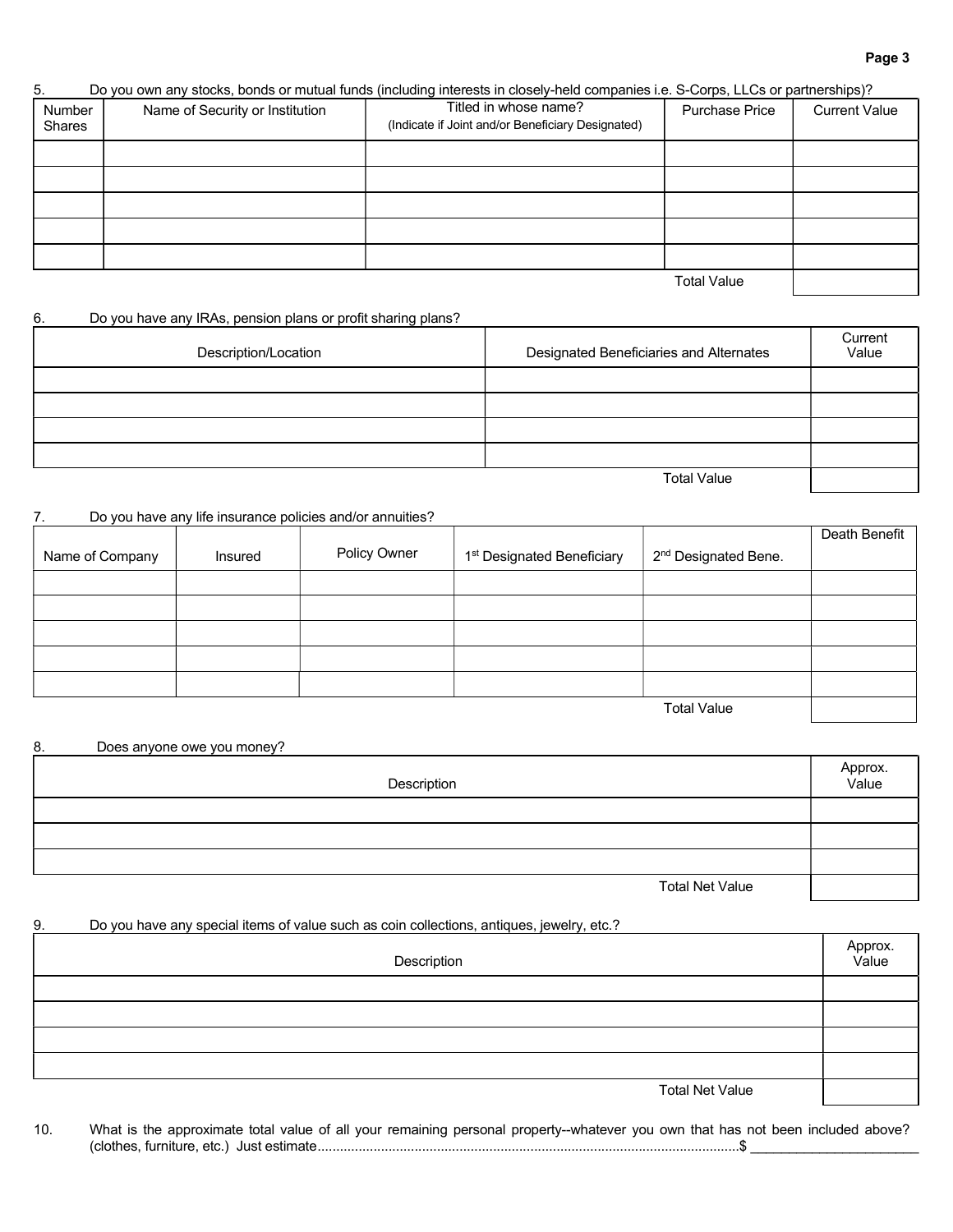| 11. | Do you have any debts other than mortgage(s) and loans listed above (credit cards, personal loans, etc.)? |                   |
|-----|-----------------------------------------------------------------------------------------------------------|-------------------|
|     | Description                                                                                               | Approx.<br>Amount |
|     |                                                                                                           |                   |
|     |                                                                                                           |                   |
|     | <b>Total Debt</b>                                                                                         |                   |
| 12. | Total value of everything you (and your spouse) own (add totals of line 1 thru line 10 above) \$          |                   |
| 13. |                                                                                                           |                   |
|     |                                                                                                           |                   |

Page 4

14. TOTAL NET ESTATE VALUE (subtract line 13 from line 12) ………………………………….................................

# 15. Do you have a safe deposit box?

| Location | Titled in whose name? |
|----------|-----------------------|
|          |                       |
|          |                       |
|          |                       |

# MANAGEMENT DECISIONS: YOUR ESTATE MANAGEMENT TEAM

1. Personal Representative/Executor: Manages the probate and settlement of your estate. Can be your spouse, adult children, trusted friends, and/or a corporate fiduciary. Unrelated individuals must reside in the State of Florida to qualify as your PR.

| For You  | <b>For Your Spouse</b> |
|----------|------------------------|
| Name:    | Name:                  |
| Address: | Address:               |

2. Successor Personal Representatives: Alternate to your PR – the Successor PR serves in the event your personal representative dies/resigns/is unable to serve; Can be your spouse, adult children, trusted friends, and/or a bank/trust company.

|                | <b>For You</b>                                                                                                 | <b>For Your Spouse</b>                           |
|----------------|----------------------------------------------------------------------------------------------------------------|--------------------------------------------------|
| 1st Successor: | Name: 2008 2009 2010 2021 2022 2023 2024 2022 2022 2023 2024 2022 2023 2024 2022 2023 2024 2022 2023 2024 2022 |                                                  |
|                | Address:<br><u> 1980 - John Stone, Amerikaansk politiker (* 1900)</u>                                          |                                                  |
|                |                                                                                                                | Name: <u>___________________________________</u> |
|                | Address:                                                                                                       | Address:                                         |

3. Trustee: Manages the assets and administration of your trust. Should be someone with financial responsibility and experience. If you are creating a trust naming your spouse as both the beneficiary and trustee, you should also name a co-trustee to make discretionary distributions in the event your spouse can't because of adverse tax consequences. Individuals need NOT be Florida residents to serve as a Trustee.

| For You  | <b>For Your Spouse</b> |
|----------|------------------------|
| Name:    | Name:                  |
| Address: | Address:               |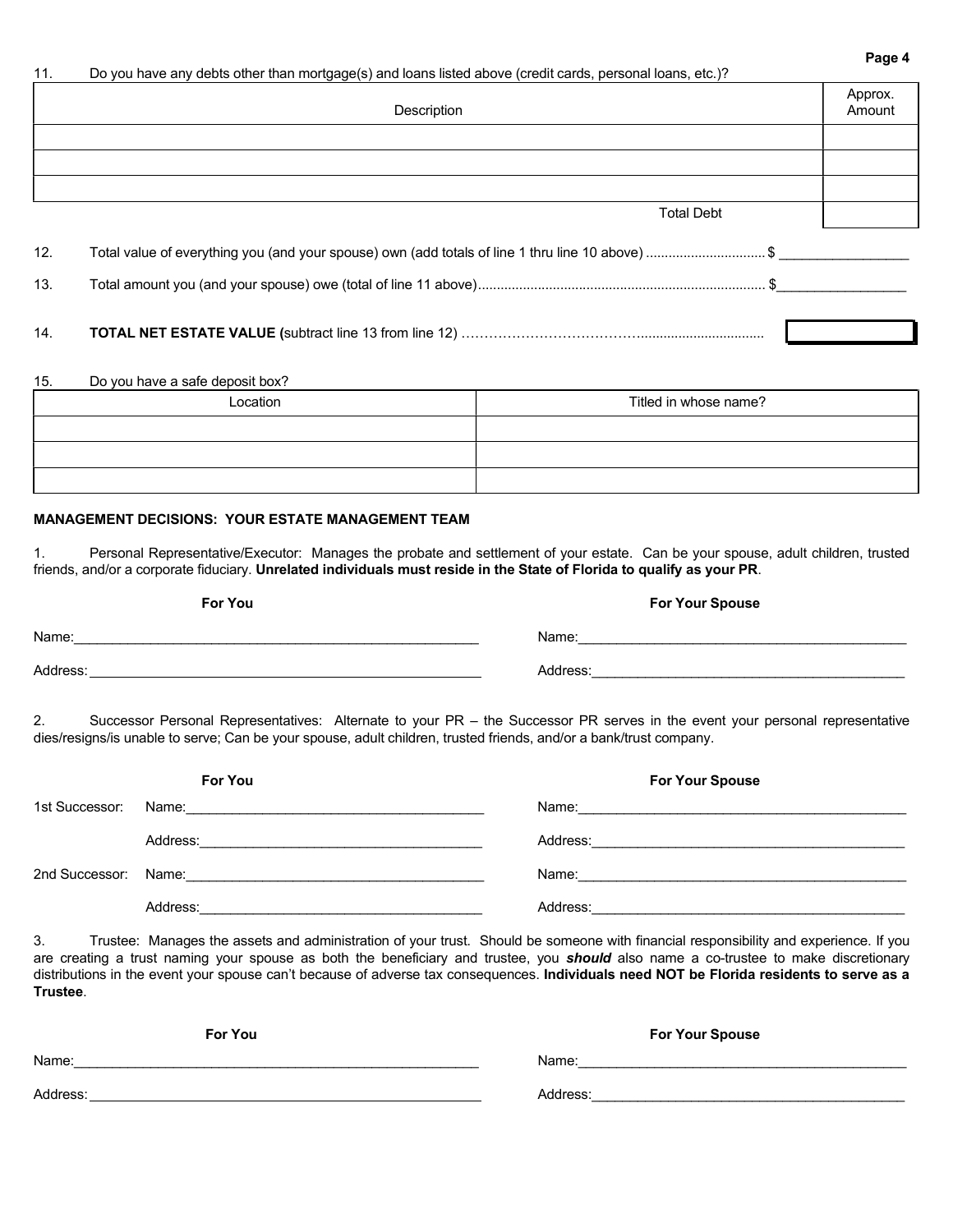4. Successor Trustee (or Co Trustee): Back-up to Trustee. Steps in if your first Trustee dies/resigns. Can be your adult children, trusted friends, and/or a bank. **For You For You For Your Spouse** For Your Spouse For Your Spouse

| 1st Successor: Name: |          | Name:                                                                                                          |
|----------------------|----------|----------------------------------------------------------------------------------------------------------------|
|                      | Address: | Address:                                                                                                       |
| 2nd Successor: Name: |          | Name: with the contract of the contract of the contract of the contract of the contract of the contract of the |
|                      | Address: | Address:                                                                                                       |

 You may provide that the Personal Representatives and/or Trustees be insured, or bonded, to protect the beneficiaries: The Personal Representative should be bonded  $\Box$  Yes  $\Box$  No The Trustee should be bonded  $\Box$  Yes  $\Box$  No Your estate or trust pays for the bond.

5. Guardians for Your Minor Children: Responsible adult/couple who will raise your children if something happens to you. If naming a couple, indicate which of them you wish to remain guardian in the event the couple divorces.

|             | <b>For You</b>                                                                                                                     | <b>For Your Spouse</b>                                                                                         |
|-------------|------------------------------------------------------------------------------------------------------------------------------------|----------------------------------------------------------------------------------------------------------------|
| 1st Choice: |                                                                                                                                    | Name: 2008 2009 2010 2021 2022 2023 2024 2022 2023 2024 2022 2023 2024 2022 2023 2024 2022 2023 2024 2022 2023 |
|             | Address:<br><u> 1989 - Johann Stein, skriuwer en fan it ferskearre fan it ferskearre fan it ferskearre fan it ferskearre fan i</u> |                                                                                                                |
| 2nd Choice: |                                                                                                                                    |                                                                                                                |
|             | Address:<br>the contract of the contract of the contract of the contract of the contract of                                        |                                                                                                                |
| 3rd Choice: |                                                                                                                                    | Name: <u>________________________________</u>                                                                  |
|             | Address:                                                                                                                           | Address:                                                                                                       |

#### BENEFICIARIES OF YOUR ESTATE

1. Specific Gifts to Individuals: Do you want to give any specific assets or cash gifts to family members or other individuals?  $\Box$  Yes  $\Box$  No

Do you wish to leave a separate written list leaving certain personal items to specific individuals?  $\Box$  Yes  $\Box$  No If yes, you can prepare the list after you sign your Will and update it from time to time using the form we will provide for you. This avoids having to amend your Will later to add additional bequests of tangible personal property. The list cannot be used to gift cash, stock or real estate; it's only effective for bequests of tangible personal property i.e. jewelry, artwork, furniture etc. – even an automobile.

| Name of Person | Description of Asset or Amount of Cash | <b>Alternate Beneficiary</b> |
|----------------|----------------------------------------|------------------------------|
|                |                                        |                              |
|                |                                        |                              |
|                |                                        |                              |
|                |                                        |                              |

## 2. Specific Gifts to Charities/Organizations

Do you want to make any gifts (cash or a specific item) to a charity, foundation, or religious or fraternal organization?

| Name of Organization | Description of Gift | <b>Alternate Beneficiary</b> |
|----------------------|---------------------|------------------------------|
|                      |                     |                              |
|                      |                     |                              |
|                      |                     |                              |

#### 3. Remainder Beneficiaries

 To whom do you wish to leave the remainder of your estate after these special gifts have been distributed? You can designate a dollar amount or percentage, however, the percentages are easier, and must add to 100 percent.

| Name of Person/Organization | Amount/Percentage | <b>Alternate Beneficiary</b> |
|-----------------------------|-------------------|------------------------------|
|                             |                   |                              |
|                             |                   |                              |
|                             |                   |                              |
|                             |                   |                              |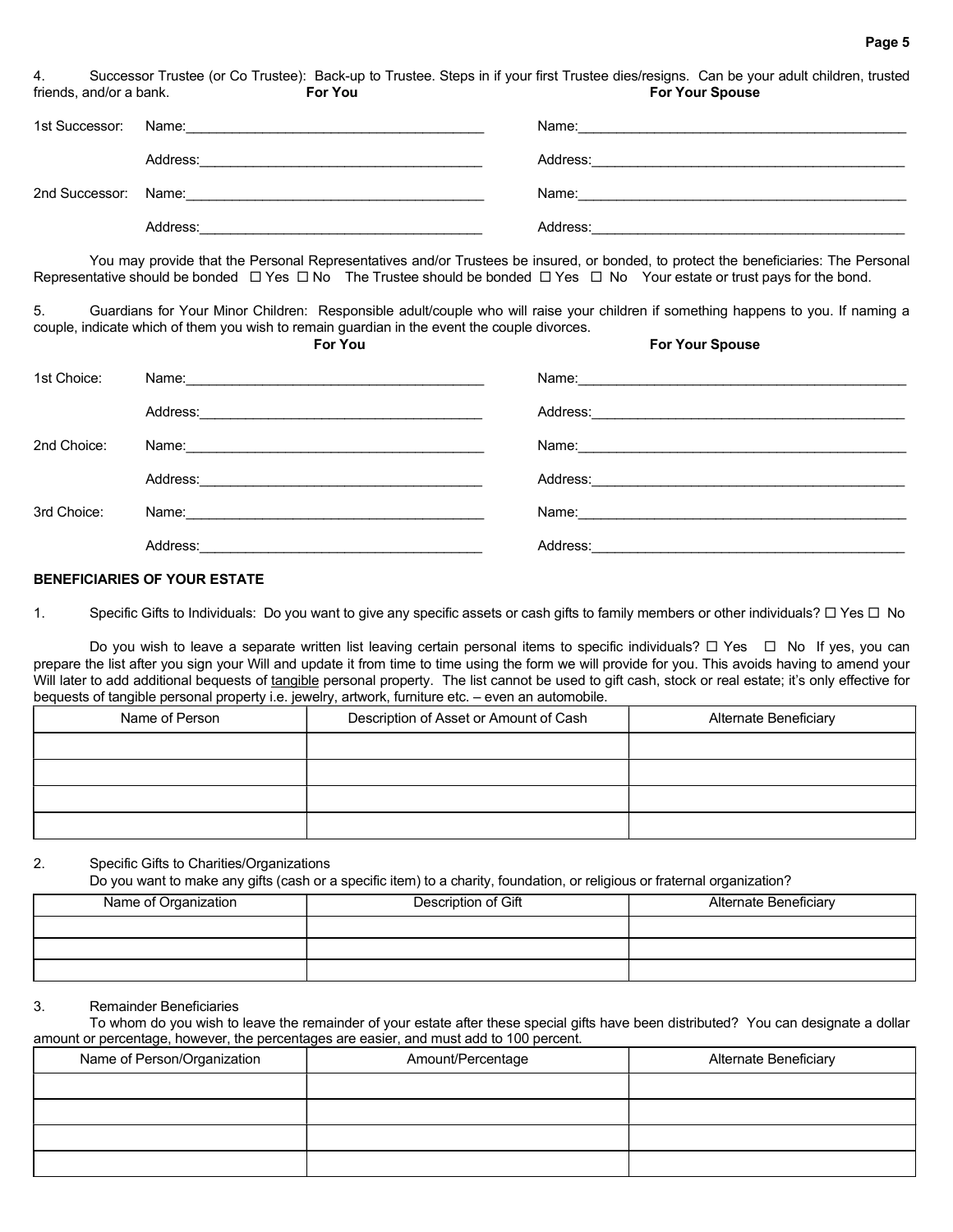#### Page 6

4. Distribution provisions - Do you want your beneficiaries to receive their inheritance in installments, at certain ages, or all at once? In what amounts and at what age(s)? A beneficiary's inheritance can be held in trust and managed for them until they reach any age you chose (25, 30, 35, etc.) to be used for their health, education, maintenance and support until that time. You can also make outright distributions in stages (i.e 1/3 @ 30, 1/2 @ 35 and rest @ 40) or not mandate outright distributions at all, opting instead to rely upon the discretion of your chosen Trustee. These methods are designed to protect the inheritance against waste or the beneficiary's creditors. Do you wish to protect their inheritance in the event they become addicted to alcohol or illegal drugs? If you chose to rely on the Trustee's discretion to make outright distributions, do you want to give the beneficiary the power to serve as or appoint a Trustee or Co-Trustee after reaching a certain age?

| 5. | If a beneficiary dies, do you want that beneficiary's share to go to his/her children? (i.e. Per Stirpes) Yes $\Box$ No $\Box$ If "No", do you want<br>that beneficiary 's share to be divided among the other living beneficiaries? (i.e. Per Capita) Yes $\Box$ No $\Box$ Someone else? |
|----|-------------------------------------------------------------------------------------------------------------------------------------------------------------------------------------------------------------------------------------------------------------------------------------------|
| 6. | <b>Your Children</b><br>Your Spouse's<br>Yes $\Box$ No $\Box$<br>Yes $\Box$ No $\Box$<br>Do you want to ensure that children from a previous marriage receive a share of your estate?                                                                                                     |
| 7. | List Dependents Who Require Special Care – or write "N/A" if not applicable<br>Do you want to provide for luxuries and other extras to supplement government benefits for those with special needs? $\Box$ Yes<br>$\Box$ No                                                               |
|    |                                                                                                                                                                                                                                                                                           |
|    |                                                                                                                                                                                                                                                                                           |
|    |                                                                                                                                                                                                                                                                                           |
|    |                                                                                                                                                                                                                                                                                           |

#### 8. Alternate Beneficiaries

 Who do you want to receive your estate if you (and your spouse) outlive the beneficiaries you've named above? Name of Person/Organization and and the control of the Amount/Percentage Amount/Percentage

 $\mathcal{L}_\mathcal{L} = \{ \mathcal{L}_\mathcal{L} = \{ \mathcal{L}_\mathcal{L} = \{ \mathcal{L}_\mathcal{L} = \{ \mathcal{L}_\mathcal{L} = \{ \mathcal{L}_\mathcal{L} = \{ \mathcal{L}_\mathcal{L} = \{ \mathcal{L}_\mathcal{L} = \{ \mathcal{L}_\mathcal{L} = \{ \mathcal{L}_\mathcal{L} = \{ \mathcal{L}_\mathcal{L} = \{ \mathcal{L}_\mathcal{L} = \{ \mathcal{L}_\mathcal{L} = \{ \mathcal{L}_\mathcal{L} = \{ \mathcal{L}_\mathcal{$  $\mathcal{L}_\mathcal{L} = \{ \mathcal{L}_\mathcal{L} = \{ \mathcal{L}_\mathcal{L} = \{ \mathcal{L}_\mathcal{L} = \{ \mathcal{L}_\mathcal{L} = \{ \mathcal{L}_\mathcal{L} = \{ \mathcal{L}_\mathcal{L} = \{ \mathcal{L}_\mathcal{L} = \{ \mathcal{L}_\mathcal{L} = \{ \mathcal{L}_\mathcal{L} = \{ \mathcal{L}_\mathcal{L} = \{ \mathcal{L}_\mathcal{L} = \{ \mathcal{L}_\mathcal{L} = \{ \mathcal{L}_\mathcal{L} = \{ \mathcal{L}_\mathcal{$ \_\_\_\_\_\_\_\_\_\_\_\_\_\_\_\_\_\_\_\_\_\_\_\_\_\_\_\_\_\_\_\_\_\_\_\_\_\_\_\_\_\_\_\_\_\_\_\_\_\_\_\_\_\_\_\_\_\_\_\_\_\_\_\_\_\_\_\_\_\_\_\_\_\_\_\_\_\_\_\_\_\_\_\_\_\_\_\_\_\_\_\_\_\_\_\_\_\_\_\_\_\_\_\_\_\_\_\_\_\_\_\_\_\_  $\mathcal{L}_\mathcal{L} = \{ \mathcal{L}_\mathcal{L} = \{ \mathcal{L}_\mathcal{L} = \{ \mathcal{L}_\mathcal{L} = \{ \mathcal{L}_\mathcal{L} = \{ \mathcal{L}_\mathcal{L} = \{ \mathcal{L}_\mathcal{L} = \{ \mathcal{L}_\mathcal{L} = \{ \mathcal{L}_\mathcal{L} = \{ \mathcal{L}_\mathcal{L} = \{ \mathcal{L}_\mathcal{L} = \{ \mathcal{L}_\mathcal{L} = \{ \mathcal{L}_\mathcal{L} = \{ \mathcal{L}_\mathcal{L} = \{ \mathcal{L}_\mathcal{$ 

#### 9. Disinheriting Relatives

Are there any relatives that you specifically do not want to receive anything from your estate?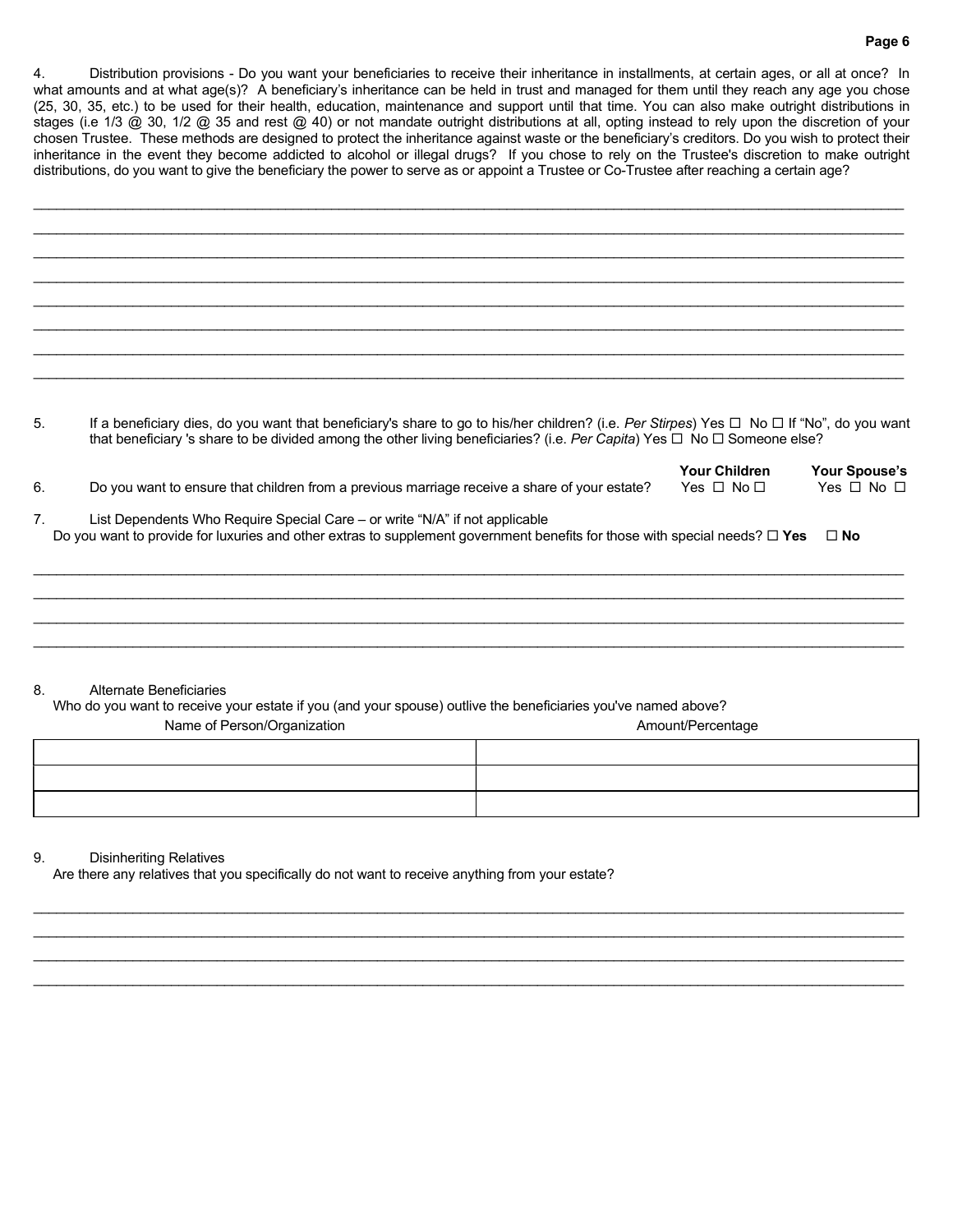# SPECIAL INSTRUCTIONS/ PLANNING FOR INCOMPETENCY

#### 1. Keeping/Selling Assets

If necessary to pay for your care, do you want certain assets sold first? Last? Are there certain potential buyers you want contacted first?

 $\mathcal{L}_\mathcal{L} = \{ \mathcal{L}_\mathcal{L} = \{ \mathcal{L}_\mathcal{L} = \{ \mathcal{L}_\mathcal{L} = \{ \mathcal{L}_\mathcal{L} = \{ \mathcal{L}_\mathcal{L} = \{ \mathcal{L}_\mathcal{L} = \{ \mathcal{L}_\mathcal{L} = \{ \mathcal{L}_\mathcal{L} = \{ \mathcal{L}_\mathcal{L} = \{ \mathcal{L}_\mathcal{L} = \{ \mathcal{L}_\mathcal{L} = \{ \mathcal{L}_\mathcal{L} = \{ \mathcal{L}_\mathcal{L} = \{ \mathcal{L}_\mathcal{$ 

| 2.<br><b>Medical Care</b><br>Do you want to be in $\Box$ (or avoid $\Box$ ) a certain hospital/nursing home – which one?                                                                                                                   |                                        |                                                       |
|--------------------------------------------------------------------------------------------------------------------------------------------------------------------------------------------------------------------------------------------|----------------------------------------|-------------------------------------------------------|
| A Living Will makes your wishes known to family and doctors<br>regarding life support and the following decisions in the event you<br>become terminally ill or injured with no reasonable hope for recovery.<br>Do you want a living will? | You<br>Yes<br><b>No</b><br>п<br>$\Box$ | <b>Your Spouse</b><br>Yes<br>$\Box$<br><b>No</b><br>П |
| Please answer the following for your Living Will:                                                                                                                                                                                          |                                        |                                                       |
| If you have a terminal condition or are in a persistent vegetative state,<br>as diagnosed by two (2) medical doctors, do you want:                                                                                                         | You                                    | <b>Your Spouse</b>                                    |
| Your life artificially prolonged by machine?                                                                                                                                                                                               | <b>No</b><br>Yes $\Box$<br>п           | Yes $\Box$<br><b>No</b><br>П                          |
| Nutrition (Food) if it must be administered by tube?                                                                                                                                                                                       | Yes $\square$<br><b>No</b><br>П        | Yes $\Box$<br><b>No</b><br>П                          |
| Hydration (Water) if it must be administered by tube?                                                                                                                                                                                      | Yes $\Box$<br><b>No</b><br>П           | Yes $\Box$<br>No<br>П                                 |
| <b>Blood Transfusions?</b>                                                                                                                                                                                                                 | Yes $\Box$<br><b>No</b><br>П           | Yes $\Box$<br>П<br><b>No</b>                          |
| Organ Transplants?                                                                                                                                                                                                                         | Yes $\Box$<br><b>No</b><br>П           | Yes $\Box$<br><b>No</b><br>П                          |
| Upon your death, do you wish to donate your organs?                                                                                                                                                                                        | Yes $\Box$<br><b>No</b><br>П           | Yes $\Box$<br><b>No</b><br>п                          |
| For transplants                                                                                                                                                                                                                            | Yes $\Box$<br><b>No</b><br>□           | Yes $\Box$<br><b>No</b><br>П                          |
| For science or medical research                                                                                                                                                                                                            | $\Box$<br>Yes $\square$<br><b>No</b>   | Yes $\Box$<br><b>No</b><br>П                          |

|             | <b>For You</b>                                                                                                 | <b>For Your Spouse</b> |
|-------------|----------------------------------------------------------------------------------------------------------------|------------------------|
| 1st Choice: |                                                                                                                |                        |
|             |                                                                                                                |                        |
|             |                                                                                                                |                        |
| 2nd Choice: |                                                                                                                |                        |
|             |                                                                                                                | Address: Address:      |
|             | Telephone: The contract of the contract of the contract of the contract of the contract of the contract of the |                        |
|             |                                                                                                                |                        |
| 3rd Choice: |                                                                                                                | Name: Name:            |
|             |                                                                                                                | Address: Address:      |
|             | Telephone:                                                                                                     |                        |